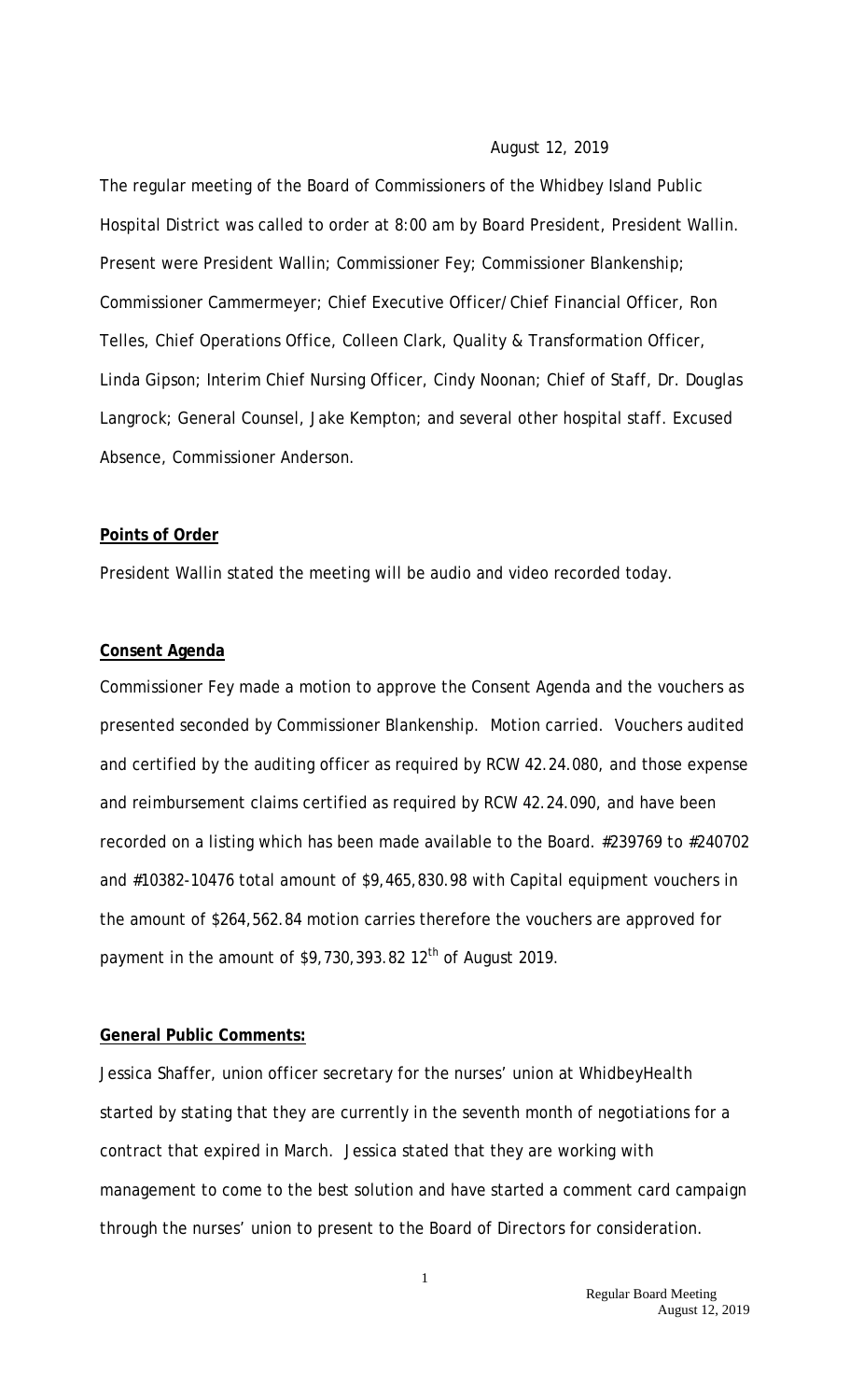Jessica stated that nurses are the backbone of this facility and they are seeking a good, fair contract for everyone and hopes that these comment cards will be taken to heart.

Gwen Parrick, RN and chairman of her unit stated that another employee informed her that WhidbeyHealth has employees who are no longer with the establishment due to the cost of living on the island. Gwen Parrick stated that it speaks to the wage earnings provided by WhidbeyHealth and felt this matter needed to be brought to the attention of the Board.

#### **Nursing Update:**

**None.**

### **Medical Staff Report**

Dr. Douglas Langrock stated that the credential committee did not meet because there were no new people to bring forward for privileging.

Dr. Douglas Langrock presented policy and procedure amendments for POLICY 29 which discuss the general surgeons role in the care of the trauma patient. Dr. Douglas Langrock stated that as a Level III trauma center and evaluated by state trauma agencies, it was found that this policy needed to be included to assist in stating the role of the general surgeon; this includes when the trauma surgeon transfers care over to the appropriate physician. Moved to approve POLICY 29: General Surgeon Role in the Care of the Trauma Patient by Commissioner Cammermeyer.

Seconded by Commissioner Blankenship. Motion Carried.

Commissioner Cammermeyer stated to Dr. Douglas Langrock that there was discussion over ARNP/APRN during the time the bylaws were being reviewed. Commissioner Cammermeyer would like clarification on the interpretation of who is considered ARNP/APRN as personnel was lumped together under these categories. Dr. Douglas Langrock will discuss this situation with Nick Perera and will provide clarification at the next board meeting.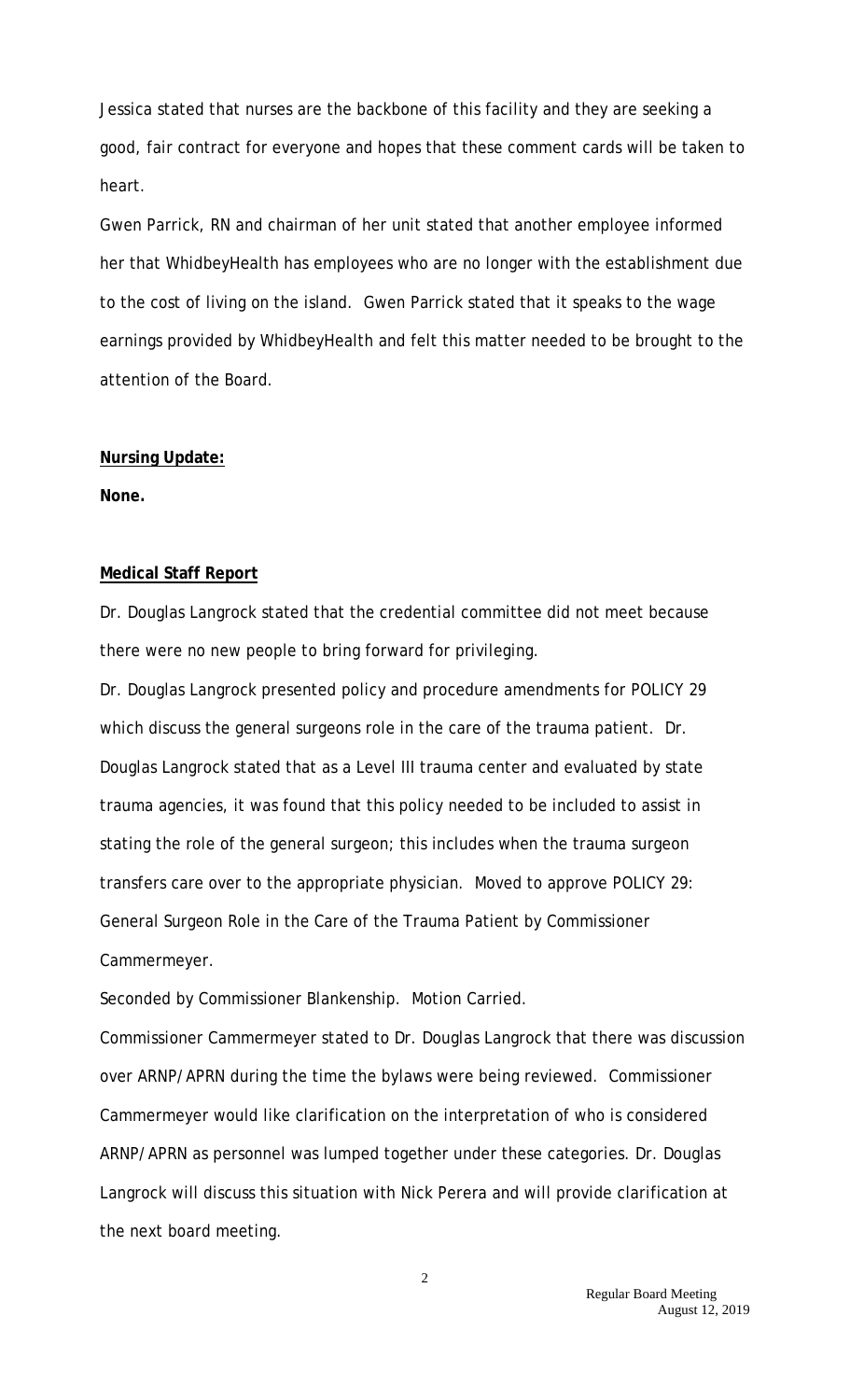#### **Quality Update**

Linda acknowledges Jamie and thanked Laura for a positive article in the paper about the effect Jamie's presence with WhidbeyHealth will have with community partners to assist in advancing the health of the community. Linda discussed the Letter to the Editor article in the local newspaper. Linda stated that WhidbeyHealth has had nearly 75,000 patients in the emergency department and has admitted 6,000 of them, delivered nearly 600 babies and cared for approximately 600 critically ill patients. Linda stated those patients were safe from harm events that are associated with hospitalization due to the care of employees at WhidbeyHealth Medical Center. Linda mentioned this data is transparent and publicly available and goes on to thank Dr. Douglas Langrock for taking some of the data and publishing it in the newspaper as the Chief of Staff. Linda stated that WhidbeyHealth patients do not get pressure ulcers, infections, or other adverse events that are seen in other hospitals. The infection rate is half of the national average and less than 1% across the board. Linda pointed out 17,000 lawsuits are filed every year for the presence and development of pressure ulcers which WhidbeyHealth does not have due in large to the experienced and dedicated nursing staff. Linda stated that no procedure is without risk to include surgeries, which have an established risk and complication rate associated with them. Linda discussed the complications associated with a colonoscopy; a very common, high-volume procedure. Linda stated this has a 1.6% complication rate among lowrisk patients serious enough to return back to the hospital within seven days. Linda went on to describe other risks and complication ratings. Linda stated that WhidbeyHealth complication rates are extraordinarily low. Linda noted that if a complication does occur, top medical personnel review the case and immediate action is taken to correct the situation. Linda stated that if the team is unable to adequately evaluate a case, the case is sent to an external expert for review and expert opinion. Linda stated that the staff at WhidbeyHealth is committed to its patients and the community as their first and foremost priority. Linda assured the community that WhidbeyHealth provides care that is safe and effective based on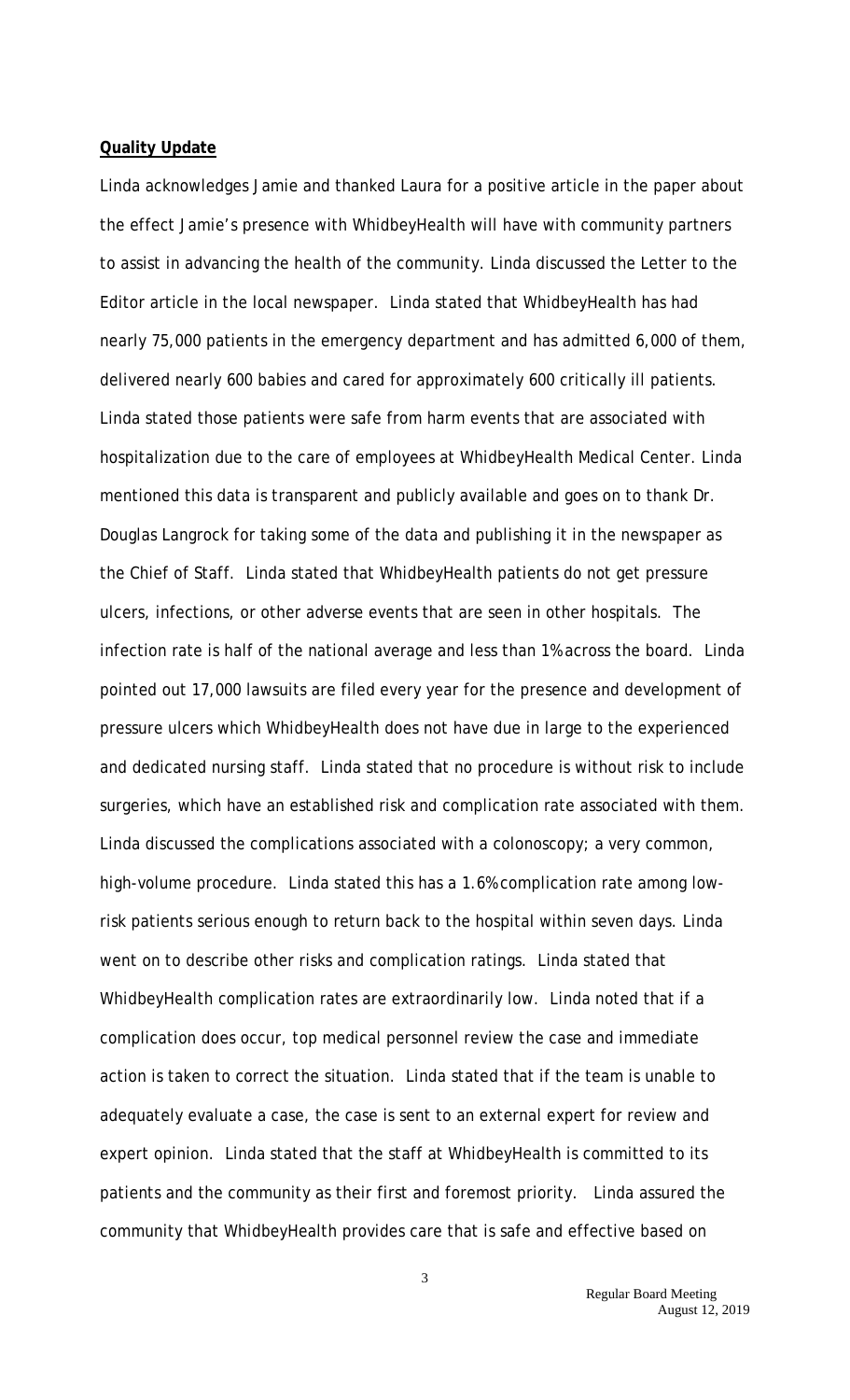practice standards, with data that is publicly recorded, transparent, and continuously reviewed. WhidbeyHealth takes every comment, concern, complaint, and recommendation with utmost seriousness and with commitment to continuous improvement. Linda mentioned that lawsuits are extremely rare at WhidbeyHealth and hopes the community will maintain an open mind as to the many reasons why lawsuits may occur.

Commissioner Wallin stated that he would like the newspaper to finally share the truth on WhidbeyHealth and its dedication of staff.

Commissioner Blankenship thanks Linda for providing the other side of the newspaper article and showcasing the data.

Commissioner Cammermeyer stated that the negative comments she has received have not been care related but more interaction based. Commissioner Cammermeyer stated the importance of being on the other side of the conversation with a patient and remembering the importance of interactions and respect for others. Linda mentioned Ron's efforts in changing the hospitals culture and the positive movement that will create with the staff and community.

#### **Staff and Status Reports from Administration**

Ron Telles introduced new members at the front table to include the new Chief Operations Officer Colleen Clark who has been with our organization for 15 months as the Director of Practice Management. Ron stated Colleen has 25 years of healthcare experience to include working at the Everett Clinic where she was instrumental in implementing a new clinic. Colleen currently holds a business degree and is working on her Masters in Organizational Leadership and Development. Colleen has a Black Belt Lean Certification from Toyota Production System and is ACMPE certified. Ron goes on to explain that our current Chief Nursing Officer, Lisa Sanford will be out until October. Ron has sought the assistance of Cindy Noonan who worked with our organization as CNO prior to Lisa Sanford. Ron explained that Cindy Noonan will be the Interim Chief Nursing Officer until Lisa is able to return.

4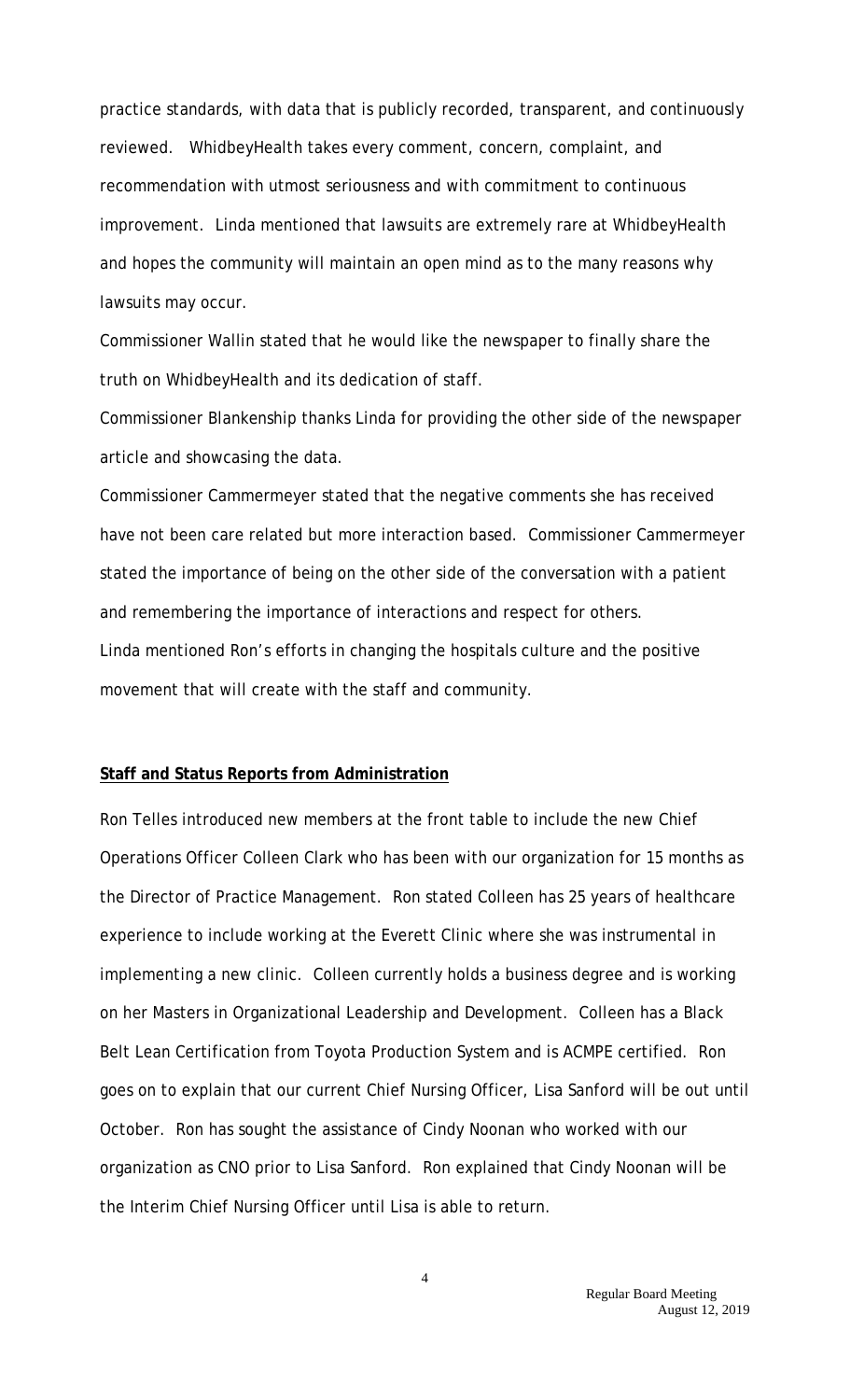Ron Telles discussed the need for culture change and stated the administrative team is currently researching external resources to help improve the hospitals culture. Ron stated suggestion boxes are full with employee and patient suggestions with all being considered and some addressed.

Ron shared items listed in the WhidbeyHealth Happenings including Lifeflight services which will be covering the Pacific Northwest and is at no cost to the hospital. Commissioner Cammermeyer asked if people have the ability to enroll in their services. Ron stated that people are able to enroll online through their website. Ron stated he will begin to have employee forums soon to accommodate all shifts and town hall meetings will begin in September.

Ron asked Linda to provide an accreditation update. Linda stated she will be presenting a comparison of accreditation options at the next board meeting. Linda mentioned that the hospital is looking into what will fit within the culture. Commissioner Wallin asked to ensure agenda is separated and documented well enough for the community to understand.

Ron Telles discussed the Health Fac survey and stated to the board the he will provide a presentation once the full report has been received. Ron stated the essence was that people go off island to for primary care access.

Ron asks Colleen Clark to present the clinic recruitment status. Colleen discusses what the current process and incentives are for the clinic/hospital recruiting structure. Commissioner Cammermeyer questions if all positions listed are due to people who have left the organization or restructuring. Colleen stated that 40% are replacements and the rest is growth for outpatient clinics. Colleen provides kudos to providers for taking time to meet with these candidates. Commissioner Blankenship asked the difference between site visit and application pending. Colleen stated that application pending means that a candidate has not reached back out with a date for a phone interview and the site visit indicates they have already had a phone interview and a date has been solidified to interview onsite. Commissioner Blankenship asked if there is a similar process for nurse recruiting, but Colleen stated she is not the expert in that area.

> Regular Board Meeting August 12, 2019

5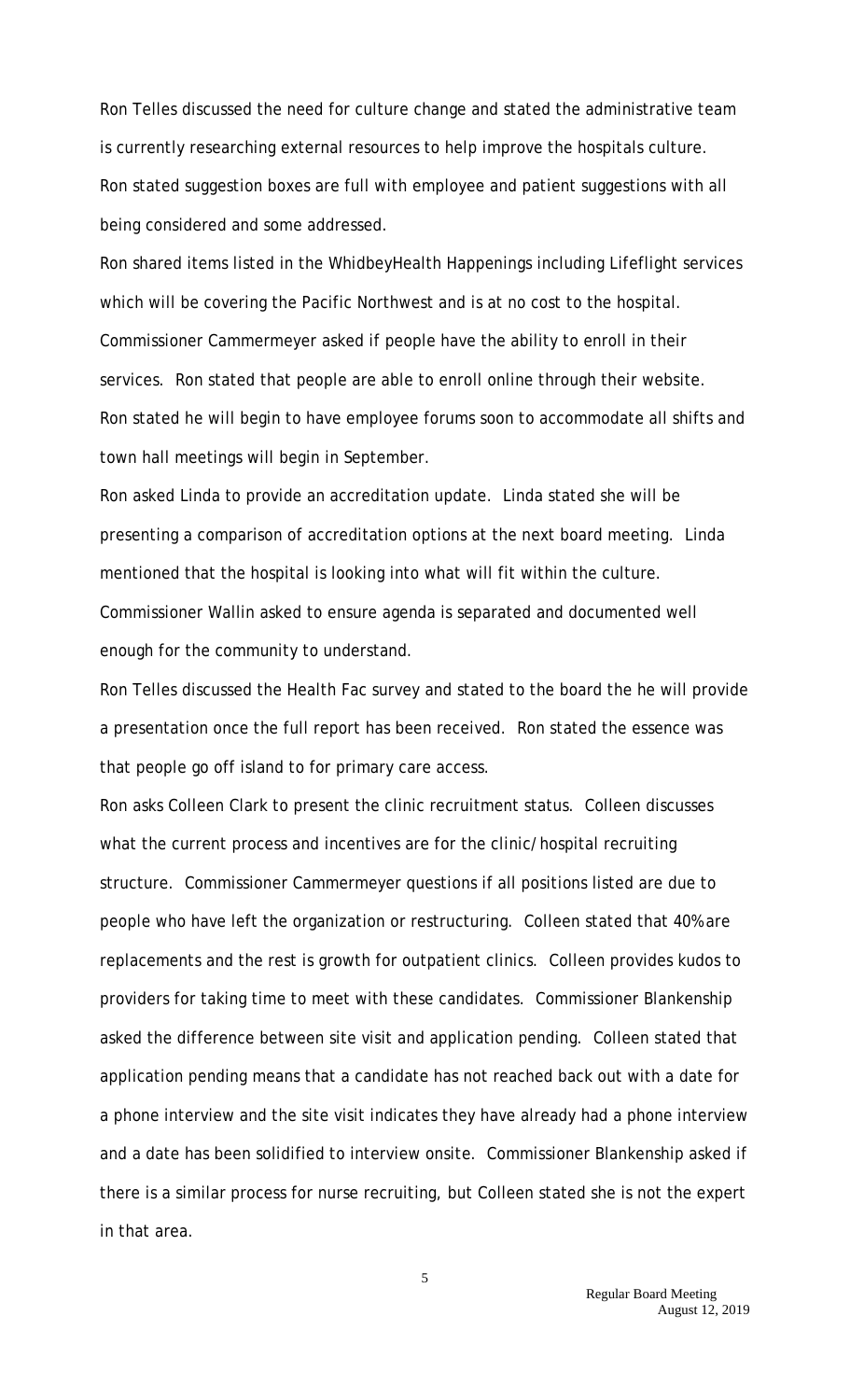Ron Telles began discussing the Swing Bed initiative and asked Coryelle Rogers, head of this initiative, if the hospital would still be going live September  $1<sup>st</sup>$ . Coryelle agreed.

Ron mentioned Tour de Whidbey is Saturday, August  $17<sup>th</sup>$  and thanked the Employee Council for their hard work and successful Fiesta Day.

#### **Finance Update**

## **Jennifer Reed reviewed June Financials**:

- 1. Patient days are down for the month of June.
- 2. Discharges were also down for the month of June with July looking better. Commissioner Blankenship asked Jennifer is she has been able to conclude which patients the hospital is not receiving that it used to receive. Jennifer stated she has not but will look into this.
- 3. Adjusted patient day visits reflect how the hospital is moving towards outpatient care. The 2017 average is nearing the 2018 average which means patient days are relatively average. Ron stated this is a way to measure volume when there is outpatient activity. Ron mentioned inpatient revenue per day as well as outpatient factors are used as the denominator.
- 4. Surgeries were up compared to average. Inpatient surgeries are about 6 patients less than outpatient surgeries. What Jennifer is hoping to catch on this measure is how many patients have to go off island for care and return. Linda mentioned that even major surgeries like hip replacements are no longer a same day surgical procedures according to Medicare. Commissioner Cammermeyer asked if those would be potential patients that would use the swing beds. Ron stated that the patient would have to be an acute care patient for 3 days with one day being the day of surgery.
- 5. ER visits are up over average. President Wallin asked why there was a major spike in March which Jennifer stated was due to the flu.
- 6. Clinic visits: Women's average has dropped slightly. Ortho is up over the three year average as we have introduced Dr. Idjadi. General surgery is also up over average. Jennifer stated General Surgery numbers do not include global post-op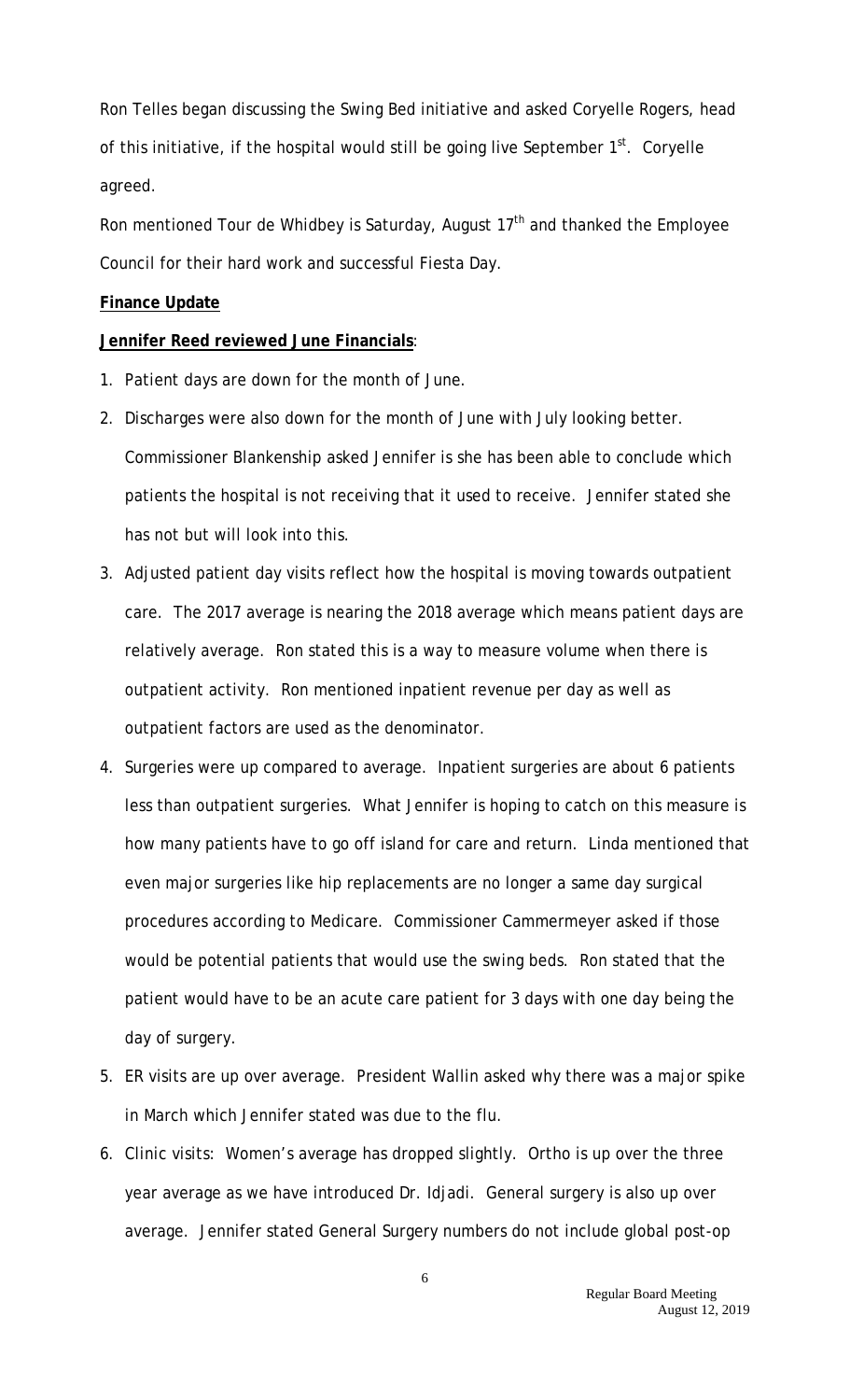visits, but only in clinic visits. Commissioner Blankenship stated he appreciated Jennifer including the exact numbers for each clinic.

- 7. Operational Expenses: Compensation is down due to having enough historical claim information now that Jennifer did a Tru-up of the self-insurance claims. Claims are less than anticipated. That money will move to another account to build. Overall expenses were down as revenue is also down.
- 8. Net Operating Income: Gross patient charges were 11% under budget but with adjusting for settlements and new increase in percentage. The net patient revenue is 1% over budget for June and 3% over budget year to date. Commissioner Blankenship asked if it is the expenses that are hurting the organization and not the revenue. Jennifer stated she feels it is both as the revenue is a challenge as well as collecting the net revenue. Supplies are up due to the 340(b). Jennifer mentioned that is beginning to decline as rebates continue to come in and there is more revenue in pharmacy. Jennifer stated physician's fees are due to having a few Locum providers. Jennifer mentioned the over budgeting for utilities year to date. However, she stated there is a grant pending, but is unsure of the amount for the new wing. Commissioner Blankenship questioned why the depreciation isn't an exact number. Jennifer stated she did not have a lot of the information during budget season. Commissioner Blankenship asked about our Medicare cost reimbursement. Jennifer stated she is still waiting for this. Commissioner Blankenship asked if we may reach out to Congressman Larson about this. Ron stated he mentioned both the USDA loan and Medicare cost report settlement to Congressman Larson when he visited WhidbeyHealth last week. President Wallin mentioned following up with an email.
- 9. As of June  $30<sup>th</sup>$ , the organization is at 8 days cash on hand.
- 10. Commissioner Blankenship asked what the fund balance is. Jennifer stated this is retained earnings for the entire history of a corporation for monies not paid out.

## **Board Items:**

President Wallin asked Ron Telles to discuss Strategic Planning. Ron discussed the board will be meeting to discuss strategic planning. Ron stated that administration is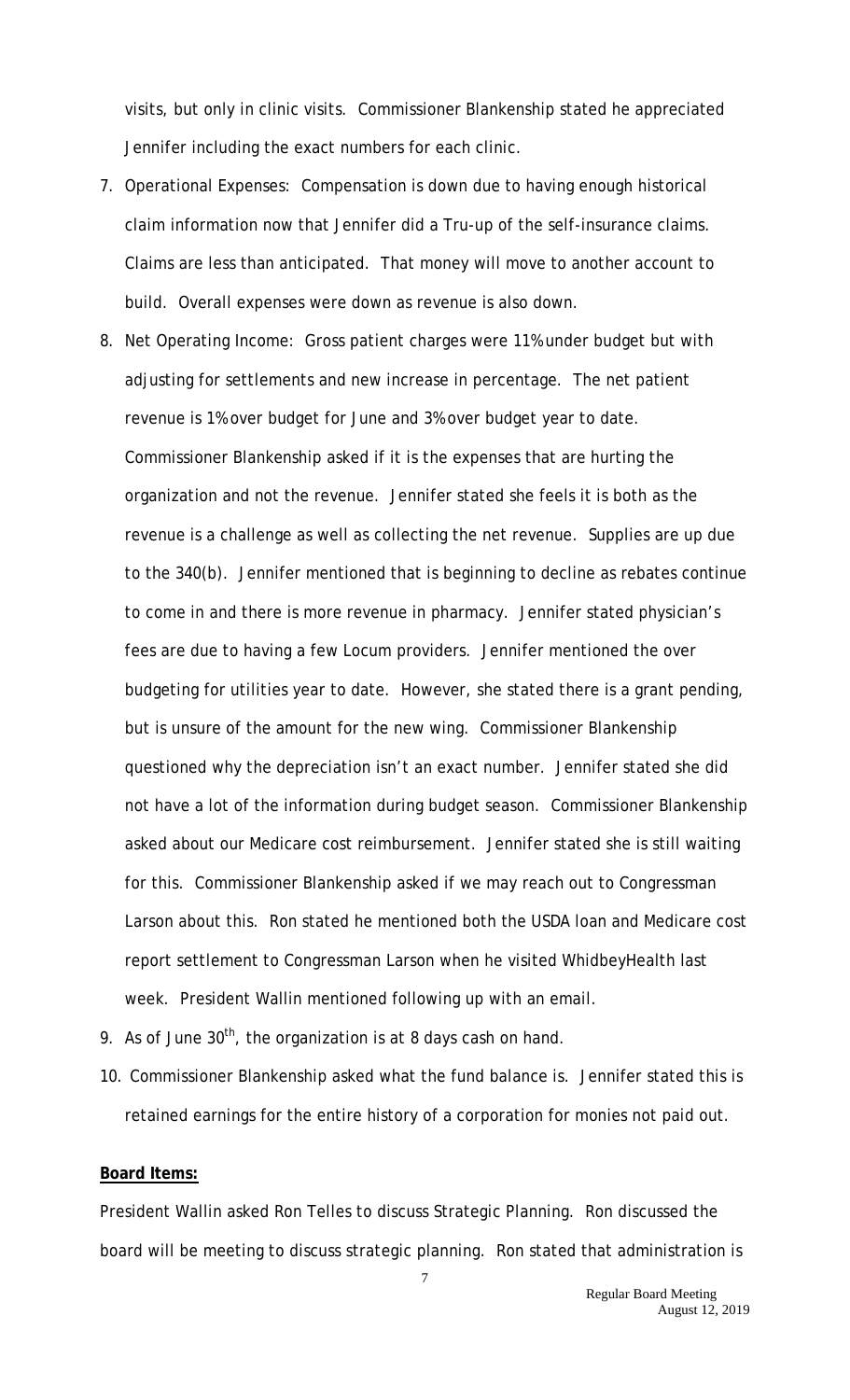looking at candidates to facilitate the culture change, leadership development, and discussed how the two can be merged. Commissioner Blankenship asked Jake Kempton if the board is allowed to discuss proposals. Jake stated that it may be discussed in Executive Session. Ron stated there will be presentations provided by external candidates to members of the board and administration with the final decision brought to the next board meeting. Commissioner Blankenship questioned if he and Ron were discussing two separate subjects. Commissioner Blankenship stated he believed the leadership candidates were considered governance proposals. Ron stated he believed the culture and governance were a mixture. Ron stated a need for understanding how the governance, strategic plan, and overall focus will tie into the implementation of our cultural change. Jake stated there are candidates coming in for presentations within the next few weeks. Ron stated he believes it may come down to two candidates for consideration. Ron Wallin stated the need for creating a board workshop for presenters as well as getting the town hall meetings scheduled. Commissioner Cammermeyer stated the need for making a decision to help spread the word early. Commissioner Cammermeyer stated she does not believe a town hall meeting in the south end every quarter is useful, but recommended quarterly town hall meetings in each region. President Wallin mentioned scheduling a town hall in September for South Whidbey, one in Oak Harbor, and another in Coupeville.

Jake Kempton presented Resolution 397. Jake stated this resolution updates the signatory authority for bank accounts. After an in-depth discussion, it was requested that Jennifer Reed follow up with auditors regarding signing authority and will provide an update at the next board meeting.

President Wallin motioned to approve, seconded by Commissioner

Cammermeyer. Motion Carried.

President Wallin states the board will now be excused into Executive Session at 9:25 am, under RCW 42.30.110 (1)(i), no voting will take place. Regular session continues at 10:13am.